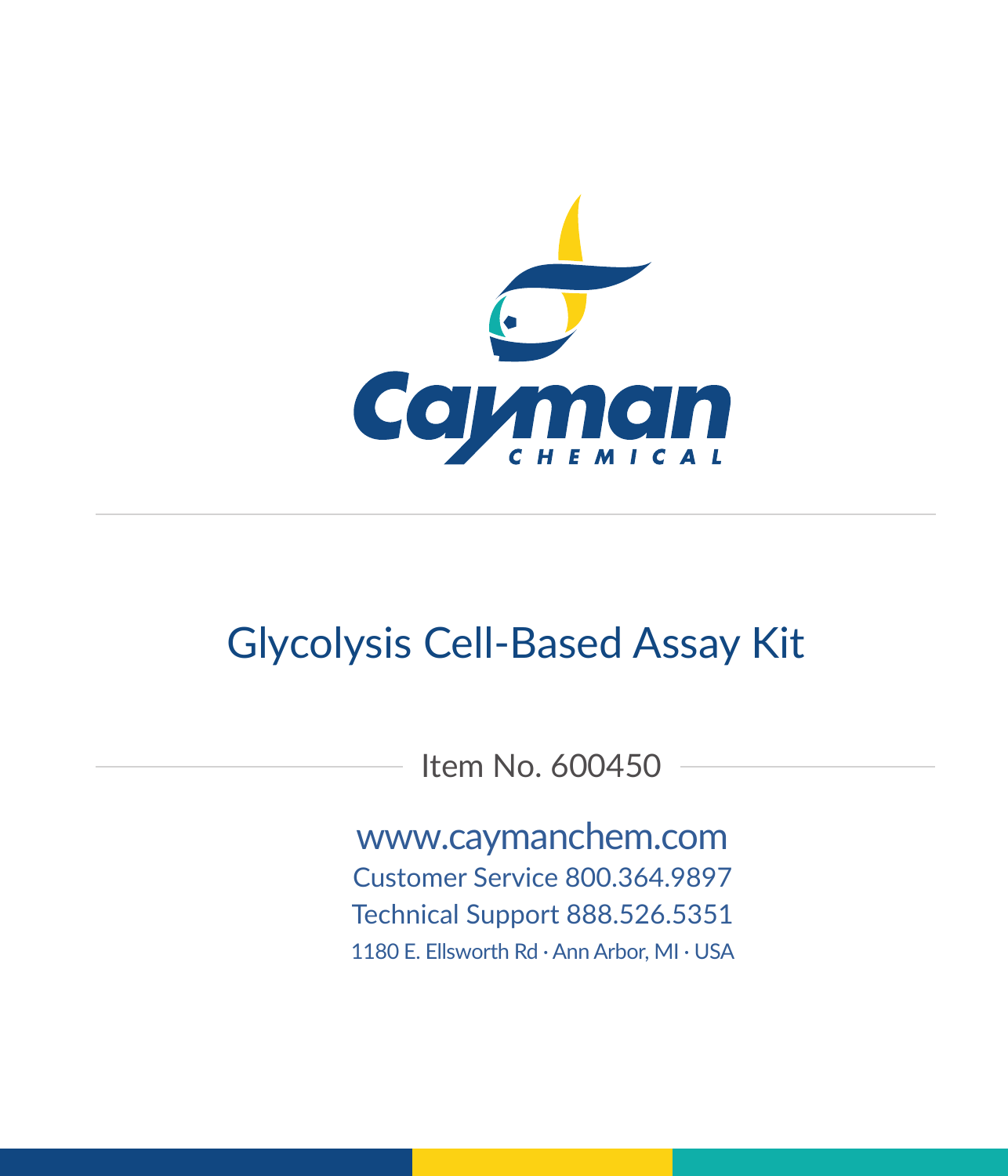## **TABLE OF CONTENTS**

| <b>GENERAL INFORMATION</b>   | 3 | <b>Materials Supplied</b>                |
|------------------------------|---|------------------------------------------|
|                              | 3 | <b>Safety Data</b>                       |
|                              | 4 | Precautions                              |
|                              | 4 | If You Have Problems                     |
|                              | 4 | <b>Storage and Stability</b>             |
|                              | 4 | <b>Materials Needed but Not Supplied</b> |
| <b>INTRODUCTION</b>          | 5 | <b>About This Assay</b>                  |
| <b>PRE-ASSAY PREPARATION</b> | 6 | <b>Cell Culture Preparation</b>          |
|                              | 7 | <b>Reagent Preparation</b>               |
| <b>ASSAY PROTOCOL</b>        | 8 | <b>Standard Preparation</b>              |
|                              | 9 | Plate Set Up                             |
|                              |   | 10 Performing the Assay                  |
| <b>ANALYSIS</b>              |   | 11 Calculations                          |
|                              |   | 12 Performance Characteristics           |
| <b>RESOURCES</b>             |   | 16 Troubleshooting                       |
|                              |   | 17 References                            |
|                              |   | 18 Plate Template                        |
|                              |   | 19 Notes                                 |
|                              |   | 19 Warranty and Limitation of Remedy     |

## **GENERAL INFORMATION**

## **Materials Supplied**

Kit will arrive packaged as a -20°C kit. For best results, remove components and store as stated below.

| <b>Item</b><br><b>Number</b> | <b>Item</b>                            | Quantity/Size       | Storage          |
|------------------------------|----------------------------------------|---------------------|------------------|
| 600451                       | Glycolysis Assay Substrate             | 1 vial/250 µl       | $-20^{\circ}$ C. |
| 600452                       | <b>Glycolysis Assay Enzyme Mixture</b> | 2 vials/lyophilized | $-20^{\circ}$ C. |
| 600454                       | Glycolysis Assay Cofactor              | 1 vial/250 µl       | $-20^{\circ}$ C. |
| 600455                       | Glycolysis Assay L-Lactate Standard    | 2 vials/lyophilized | $-20^{\circ}$ C  |
| 10009322                     | Cell-Based Assay Buffer Tablet         | 1 tablet            | <b>RT</b>        |

If any of the items listed above are damaged or missing, please contact our Customer Service department at (800) 364-9897 or (734) 971-3335. We cannot accept any returns without prior authorization.



! **WARNING:** THIS PRODUCT IS FOR RESEARCH ONLY - NOT FOR HUMAN OR VETERINARY DIAGNOSTIC OR THERAPEUTIC USE.

## **Safety Data**

This material should be considered hazardous until further information becomes available. Do not ingest, inhale, get in eyes, on skin, or on clothing. Wash thoroughly after handling. Before use, the user must review the complete Safety Data Sheet, which has been sent *via* email to your institution.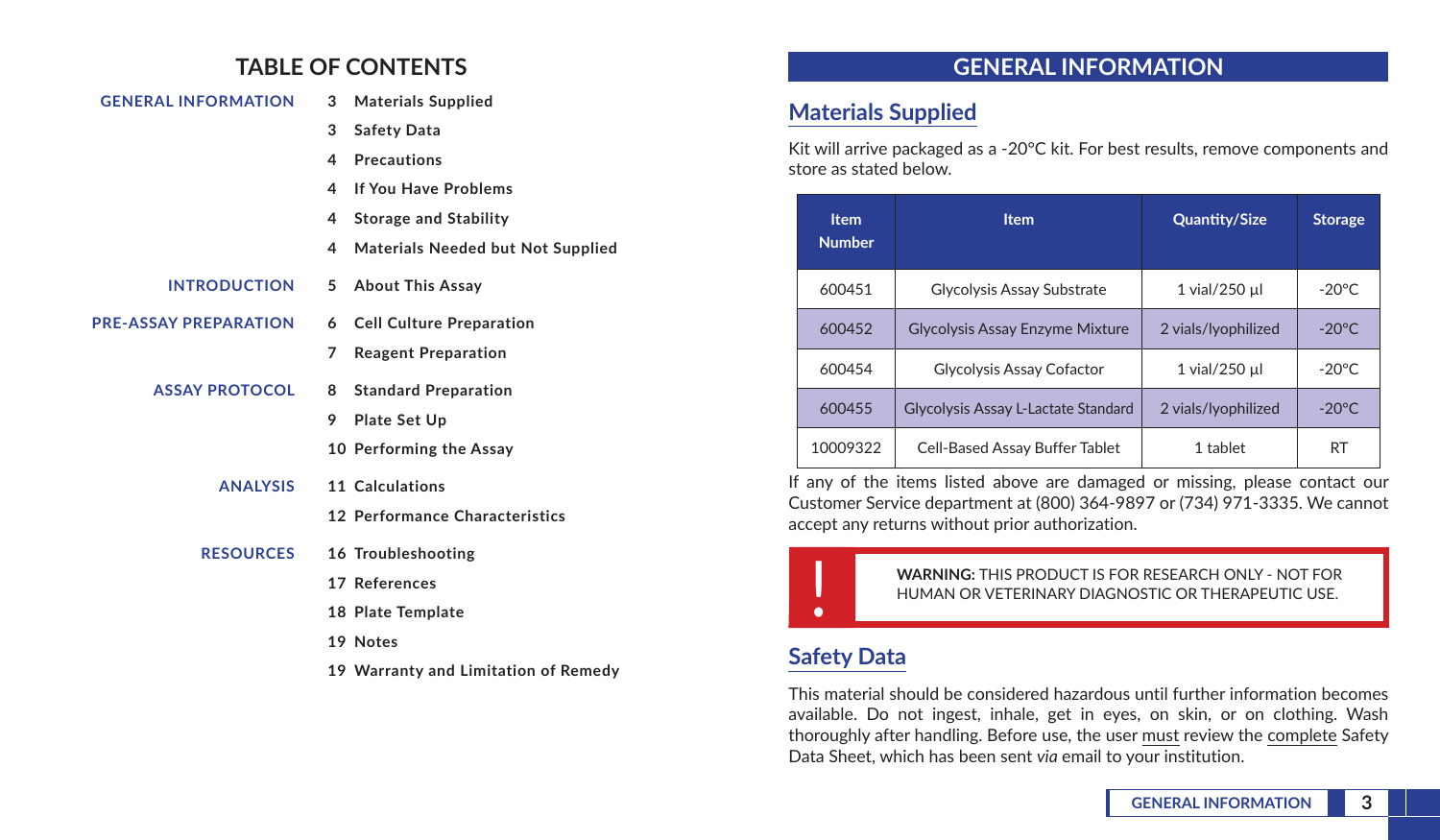### **Precautions**

**Please read these instructions carefully before beginning this assay.**

## **If You Have Problems**

#### **Technical Service Contact Information**

| Phone: | 888-526-5351 (USA and Canada only) or 734-975-3888 |
|--------|----------------------------------------------------|
| Fax:   | 734-971-3641                                       |
| Email: | techserv@caymanchem.com                            |
| Hours: | M-F 8:00 AM to 5:30 PM EST                         |

In order for our staff to assist you quickly and efficiently, please be ready to supply the lot number of the kit (found on the outside of the box).

## **Storage and Stability**

This kit will perform as specified if stored at -20°C and used before the expiration date indicated on the outside of the box.

## **Materials Needed But Not Supplied**

- 1. A plate reader with the capability to measure absorbance between 490-520 nm
- 2. A 96-well tissue culture treated plate for culturing cells
- 3. A 96-well clear assay plate
- 4. A plate centrifuge
- 5. Adjustable pipettes and a multichannel pipette
- 6. A source of pure water; glass distilled water or HPLC-grade water is acceptable

## **INTRODUCTION**

## **About This Assay**

Cayman's Glycolysis Cell-Based Assay Kit provides a colorimetric method for detecting L-lactate, the end product of glycolysis, produced and secreted by cultured cells. In this assay, lactate dehydrogenase catalyzes the reaction between NAD<sup>+</sup> and lactate, yielding pyruvate and NADH. The NADH directly reduces a tetrazolium salt (INT) to a colored formazan which absorbs between 490 and 520 nm. The quantity of formazan produced is proportional to the quantity of lactate in the culture medium, and is thus an indirect measurement of glycolysis. This assay can be adapted to high-throughput screening to examine glycolytic regulators in a cell-based system. In addition, the non-invasive sampling leaves the cells intact and thus allows multiplex testing for additional markers.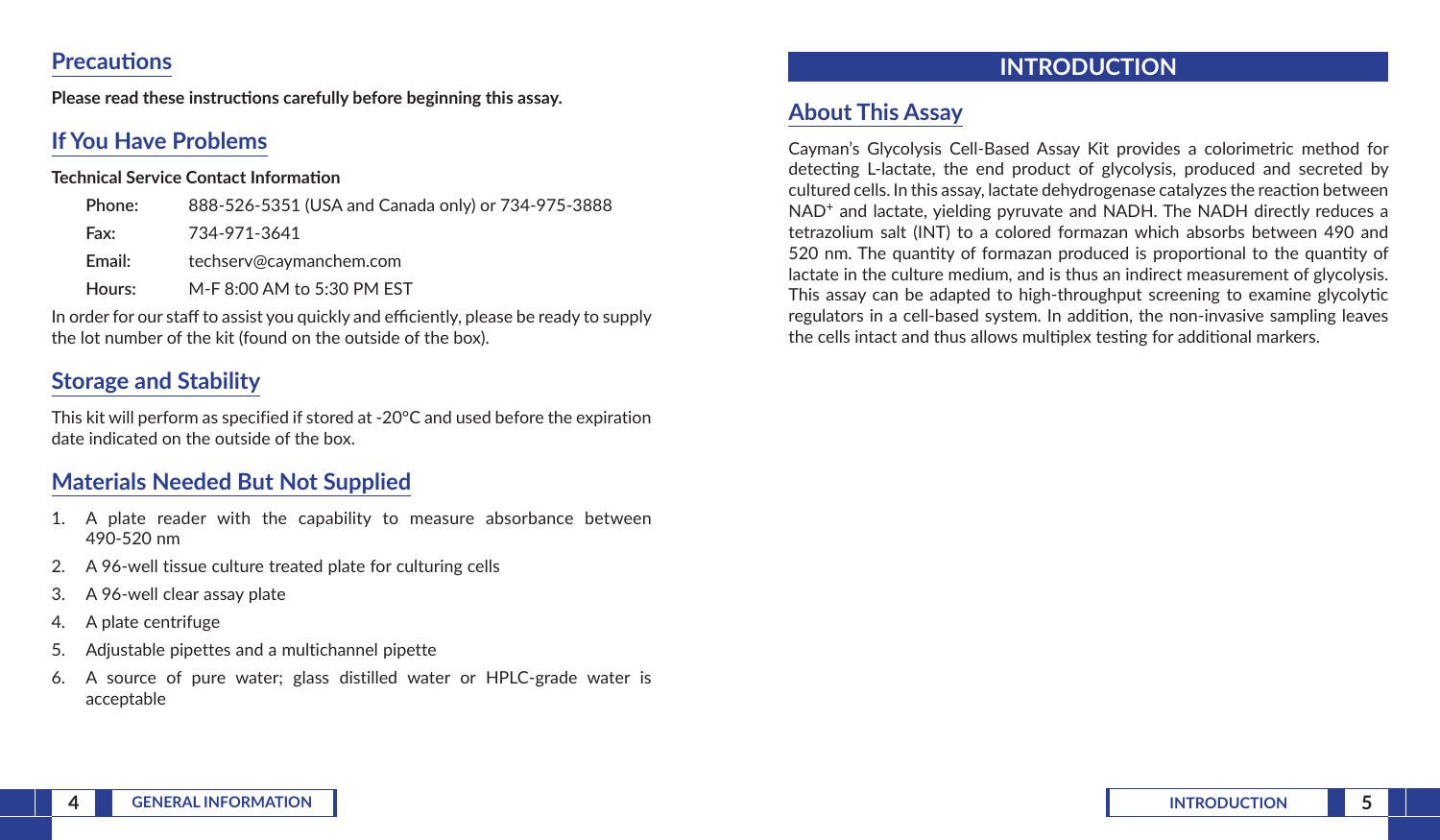### **PRE-ASSAY PREPARATION**

*NOTE: Fetal bovine serum (FBS) contains LDH and thus will generate a high background reading when used in the culture medium. We recommend that you use culture medium containing a low percentage of FBS (such as 0.25-1%) or serum-free culture medium for your experiments. The same culture medium without cells should be included in the assay as background controls.*

## **Cell Culture Preparation**

- 1. Seed cells in a 96-well tissue culture plate at a density of 1,000-50,000 cells/well in 120 µl of culture medium and grow the cells overnight in a  $CO<sub>2</sub>$  incubator at 37 $°C$ .
- 2. Set aside 2 ml of the same batch of culture medium used for cell growth. This medium will be used to prepare the L-lactate standards and as a background control. It is best to incubate this medium at the same temperature and  $CO<sub>2</sub>$ concentration as the experimental cultures.
- 3. The next day, treat the cells with or without compounds to be tested. We recommend that each treatment be performed at least in duplicate.
- 4. Culture the cells in a  $CO<sub>2</sub>$  incubator at 37°C for 24 hours, or for a period of time according to your typical experimental protocol.

## **Reagent Preparation**

**Some of the kit components are in lyophilized or concentrated form and need to be reconstituted or diluted prior to use. Follow the directions carefully to ensure proper volumes of Assay Buffer are used to reconstitute or dilute the vial components.** 

#### **1. Assay Buffer Preparation**

Dissolve the Cell-Based Assay Buffer Tablet (Item No. 10009322) in 100 ml of distilled water. This Buffer should be stable for approximately one year at room temperature.

#### **2. Glycolysis Assay Enzyme Mixture - (Item No. 600452)**

The vial contains a lyophilized powder of enzymes. Immediately prior to use, reconstitute the contents of the vial with 150 µl of Assay Buffer. Keep the reconstituted Glycolysis Assay Enzyme Mixture on ice and use within one hour,

#### **3. Reaction Solution**

To make 12 ml of Reaction Solution sufficient for use on one 96-well plate, add 120 µl of each of the following mixtures to 11.64 ml of the Assay Buffer:

Glycolysis Assay Substrate (Item No. 600451)

Glycolysis Assay Cofactor (Item No. 600454)

Reconstituted Glycolysis Assay Enzyme Mixture (prepared in Step 2)

The Reaction Solution is stable for approximately one hour at room temperature.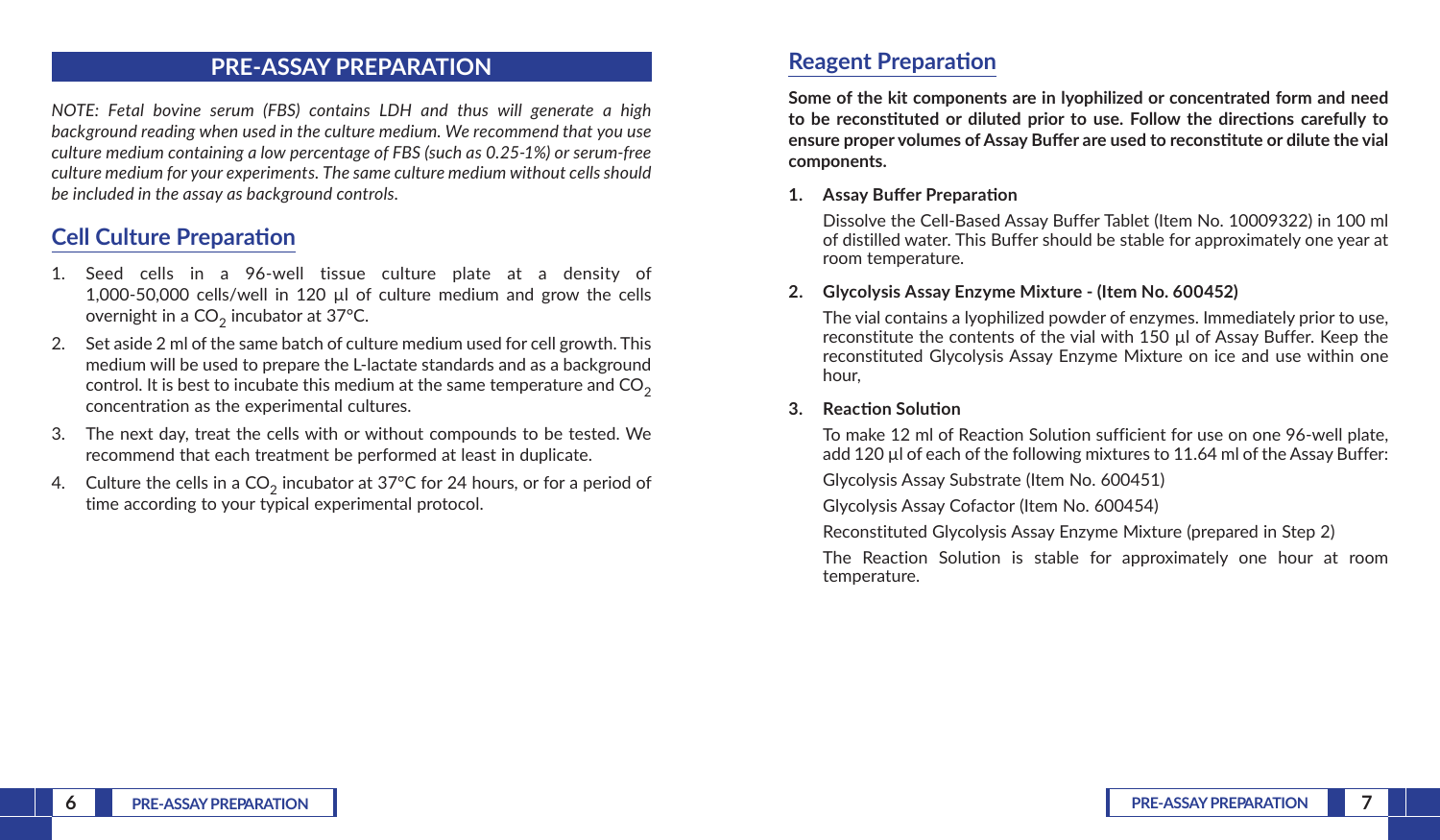### **ASSAY PROTOCOL**

## **Standard Preparation**

#### **Glycolysis Assay L-Lactate Standard**

To prepare the standard for use in the glycolysis assay, obtain seven clean test tubes or microcentrifuge tubes and label them #2 through #8. Aliquot 100 µl of culture medium that was previously set aside (see step 2 of the pre-assay preparation section on page 6) into tubes #2-#8. Add 500 µl of the previously set aside culture medium to the 3 ml glass vial containing the L-Lactate Standard (Item No. 600455). Vortex thoroughly to ensure the L-lactate is in solution. The lactate concentration of this standard is 10 mM and it is the first point on the standard curve. Serially dilute the standard by transferring 100 µl of the 10 mM stock into tube #2, mix thoroughly. Next, transfer 100 µl from tube #2 into tube #3, mix thoroughly. Repeat this procedure for tubes #4-#7. Do not add any standard to tube #8, this sample of culture medium will be your blank.



**Figure 1. Preparation of the Lactate Standards**

## **Plate Set Up**

There is no specific pattern for using the wells on the plate. However, a lactate standard curve in duplicate has to be assayed with the samples. We suggest that each sample be assayed at least in duplicate. A typical layout of standards and samples is given below (see Figure 2). We suggest that you record the contents of each well on the template sheet provided (see page 18).



A-H = Standards S1-S26 = Sample Wells

#### **Figure 2. Sample plate format**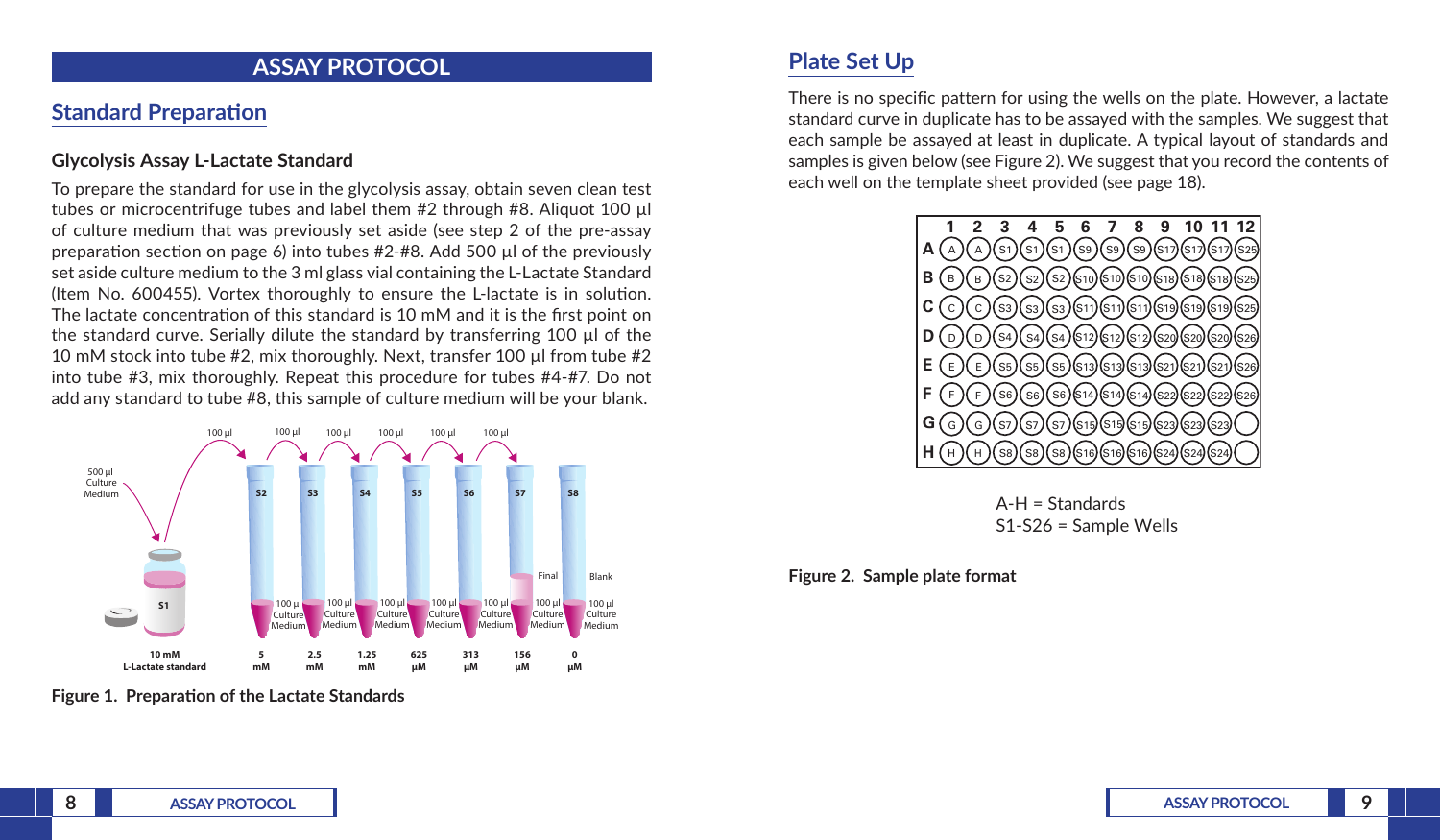### **Performing the Assay**

#### **Pipetting Hints**

- Use different tips to pipette each reagent.
- Before pipetting each reagent, equilibrate the pipette tip in that reagent (*i.e.*, slowly fill the tip and gently expel the contents, repeat several times).
- Do not expose the pipette tip to the reagent(s) already in the well.
- 1. Centrifuge the 96-well cell culture plate at 1,000 rpm for five miutes.
- 2. Using a new 96-well clear assay plate, add 90 μl of Assay Buffer to each well.
- 3. Transfer 10 μl of the standards prepared above into the appropriate wells. We recommend that the standards be run in duplicate.
- 4. Transfer 10 µl of supernatant from each well of the cultured cell plate to corresponding wells on the new plate. (A smaller volume, 5 µl, of supernatant may be used if you anticipate a high rate of glycolysis and you are using the L-Lactate Standard to calculate the level of glycolysis.)
- 5. Add 100 µl of Reaction Solution (prepared in Step 3, on page 7) to each well, including the standard wells, using a multichannel pipette.
- 6. Incubate the plate with gentle shaking on an orbital shaker for 30 minutes at room temperature.
- 7. Read the absorbance at 490 nm with a plate reader.

### **ANALYSIS**

### **Calculations**

- Determine the average absorbance of each standard and sample.
- 2. Subtract the absorbance value of the blank from itself and all other standards and samples. This is the corrected absorbance.
- 3. Plot the corrected absorbance values (from step 2 above) of each standard as a function of the final concentration of lactate. See Figure 3, on page 13, for a typical standard curve.
- 4. Calculate the L-lactate concentration of the samples using the the corrected absorbance of each sample and the equation below.

L-Lactate (mM) = 
$$
\left[\frac{\text{Absorbance - (y-intercept)}}{\text{Slope}}\right] \times 1^*
$$

\*Multiply by 2 if using 5 µl of culture supernatant.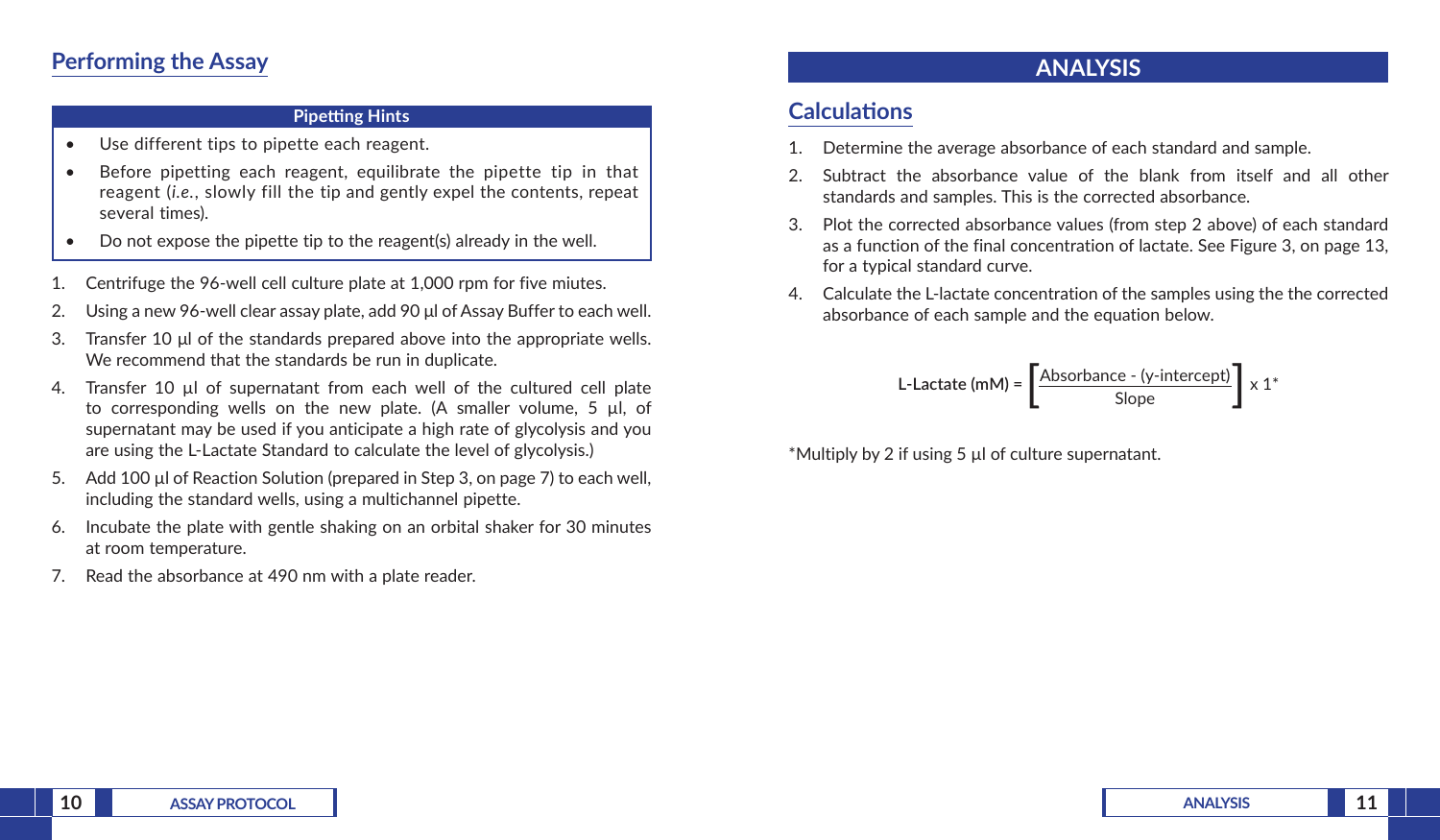## **Performance Characteristics**

#### **Specificity:**

To assess substrate specificity, the assay was performed with L-lactate replaced by structurally similar compound D-lactate. No reaction occurred when D-lactate is used at a concentration up to 10 mM.

The standard curve presented here is an example of the data typically produced with this assay; however, your results will not be identical to these. You must run a new standard curve with each experiment.



**Figure 3. L-Lactate Standard curve**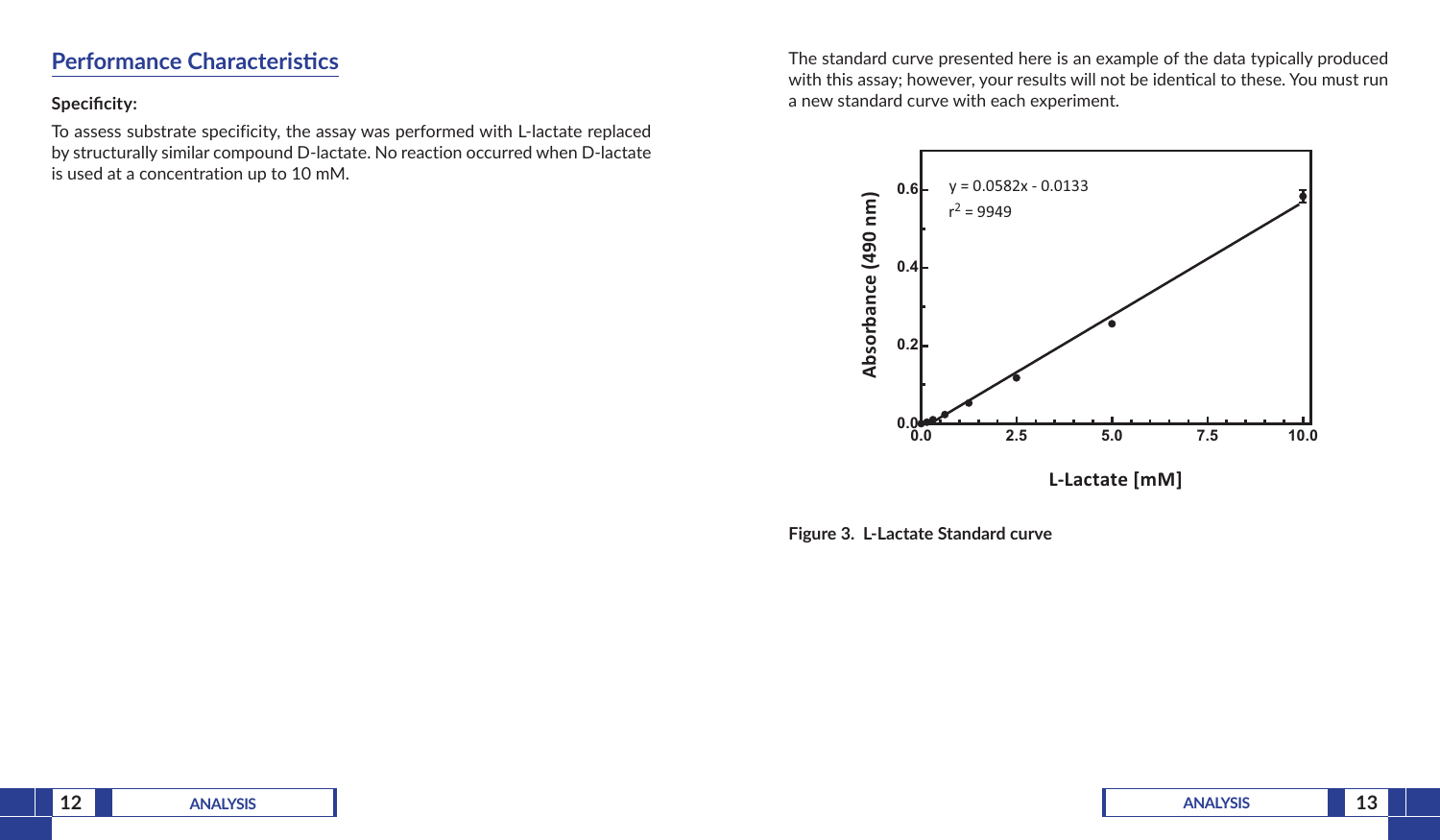

**Figure 4. Glycolysis levels can be accurately measured over a broad range of cell densities.** A two fold dilution series of HeLa cells was seeded in triplicate to a 96-well plate with a starting density of  $4 \times 10^4$  cells per well. Cells were grown for four hours in DMEM containing 10% FBS at 37°C, 5%  $CO<sub>2</sub>$ . Media was removed and replaced with 100 µl of DMEM containing 1% FBS. Cells were grown for 18 hours and assayed to determine the L-Lactate concentration.



**Figure 5. 2-deoxy-D-glucose inhibition of HeLa cell glycolysis.** HeLa cells were seeded in a 96-well plate at a density of 25,000 cells/well in DMEM containing 10% FBS and grown in an incubator containing 5%  $CO<sub>2</sub>$  at 37°C. After four hours of incubation the media was exchanged with DMEM containing 1% FBS and various concentrations of 2-deoxy-D-glucose. After 18 hours of incubation, the supernatants were assayed to determine the L-Lactate concentrations.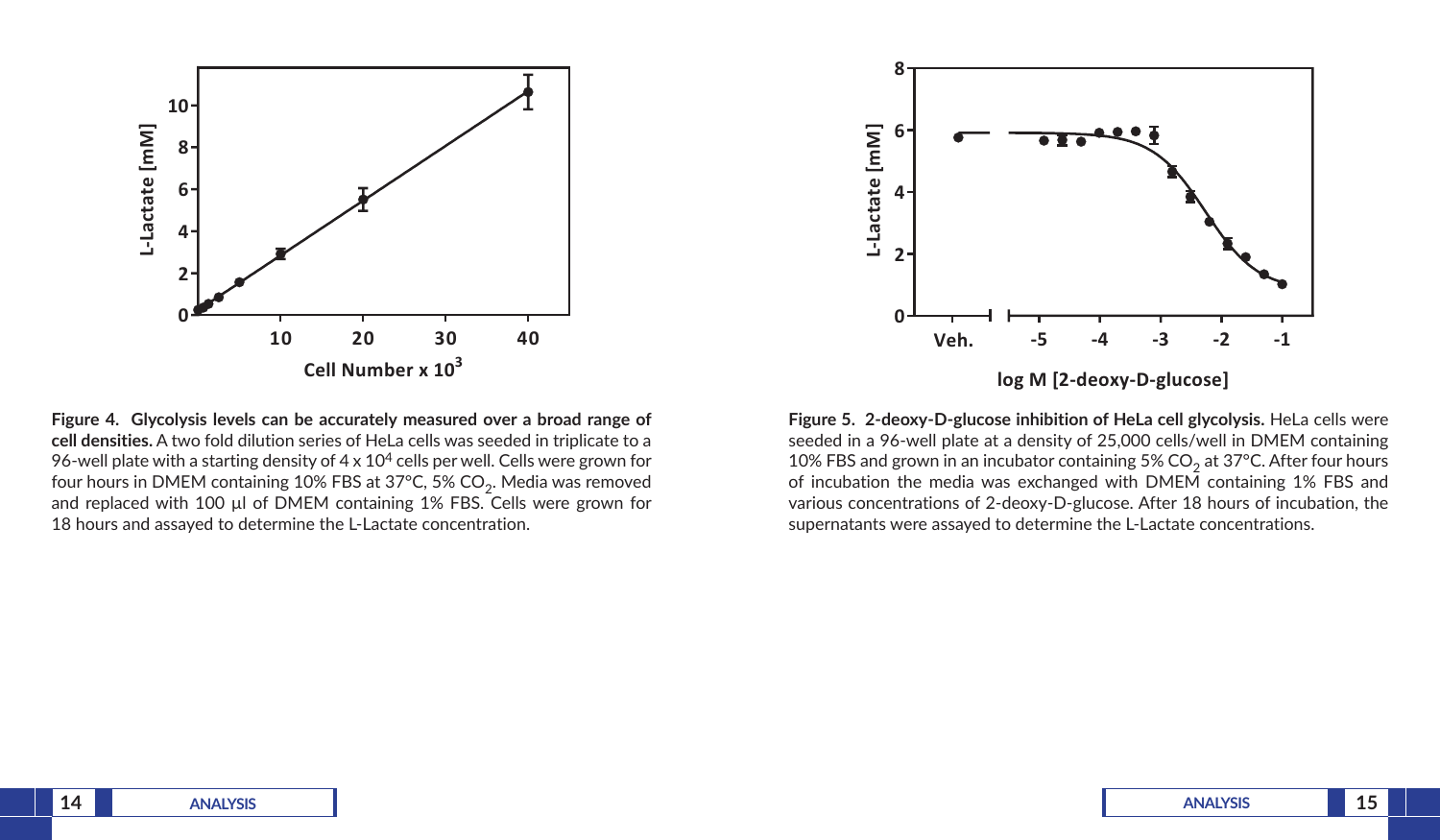## **RESOURCES**

## **Troubleshooting**

| <b>Problem</b>                                                                     | <b>Possible Causes</b>                                     | <b>Recommended Solutions</b>                                                                                                                             |  |
|------------------------------------------------------------------------------------|------------------------------------------------------------|----------------------------------------------------------------------------------------------------------------------------------------------------------|--|
| Erratic values; dispersion of<br>duplicates                                        | A. Poor<br>pipetting/technique<br>B. Bubble in the well(s) | A. Be careful not to<br>splash the contents<br>of the wells<br>B. Carefully tap the<br>side of the plate with<br>your finger to remove<br><b>bubbles</b> |  |
| No signal detected above<br>background in the sample<br>wells                      | Sample was too dilute                                      | Re-assay the sample<br>using a lower dilution                                                                                                            |  |
| The absorbance values of the<br>sample wells were higher than<br>the last standard | Sample was too<br>concentrated                             | Re-assay the sample<br>using a higher dilution                                                                                                           |  |

## **References**

- 1. Demetrius, L.A., Coy, J.F., and Tuszynski, J.A. Cancer proliferation and therapy: The Warburg effect and quantum metabolism. *Theoretical Biology and Medical Modeling* **7**, 2-14 (2010).
- 2. Griffin, J.L. and Shockcor, J.P. Metabolic profiles of cancer cells. *Cancer* **4**, 551-561 (2004).
- 3. McCarty, M.F. and Whitaker, J. Manipulating tumor acidification as a cancer treatment strategy. **Altern. Med. Rev. 15(3)**, 264-272 (2010).
- 4. Kondoh, H., Lleonart, M.E., Nakashima, Y., *et al.* A common metabolic profile shared between murine ES cells and primary cells bypassing senescence. *Medical Hypothesis and Research* **4(1)**, 29-36 (2008).
- 5. Barger, J.F. and Plas, D.R. Balancing biosynthesis and bioenergetics: Metabolic programs in oncogenesis. *Endocrin-Related Cancer* **17**, R287-R304 (2010).